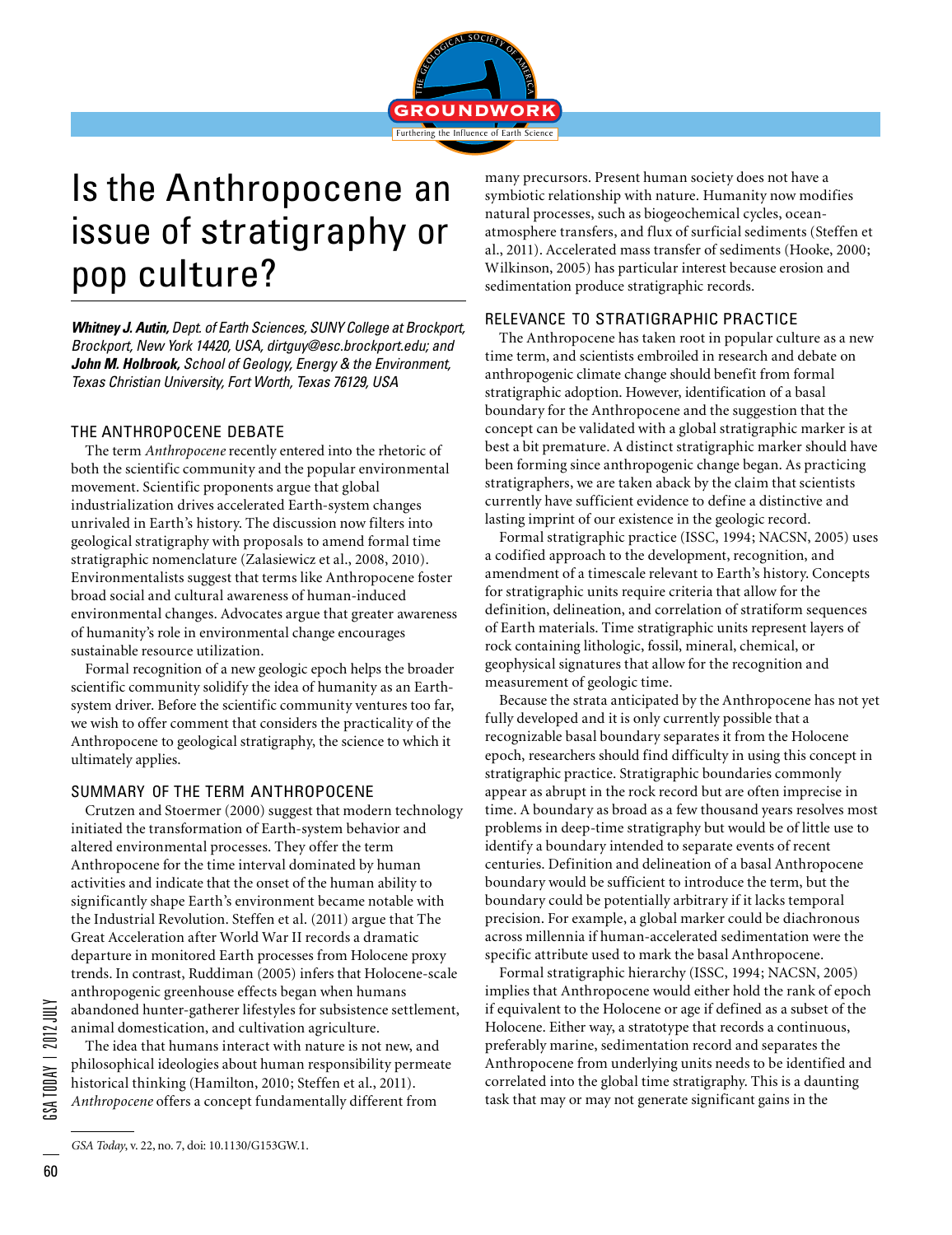scientific understanding of anthropogenic Earth processes. Nonetheless, Anthropocene is in fact being used seriously among selected research circles. Workers commonly use Anthropocene informally, and stratigraphic practice does allow for informal nomenclature where suitable to resolve geological problems.

Perhaps the most relevant issue before the International Stratigraphic Commission is the establishment of a scientifically relevant concept that forwards an understanding of the problems we face as humanity interacts with the Earth system. Stratigraphic code clearly states the physical, temporal, spatial, and conceptual requirements for the development of stratigraphic units. On the other hand, the discipline of stratigraphy may also have a reputation to protect. Scientific disciplines maintain their reputation by providing the credible voice a scientific community needs in public debate.

### WHAT IS IMPORTANT TO THE GEOSCIENCES?

Anthropocene provides eye-catching jargon, but terminology alone does not produce a useful stratigraphic concept. Social commentators and environmental activists benefit from the term, and it is gaining momentum among the media and writers of popular scientific literature. Scientific use of the term appears to be increasing with public acceptance, although Steffen et al. (2011) argue that the public adopted Anthropocene because of increasing scientific popularity. Perhaps this acceptance is simply because scientists from disciplines other than stratigraphy embrace the concept of Anthropocene while not appreciating the nuances of its application to formal stratigraphic practice. The most important assertion unfolding among these groups is that Anthropocene creates public awareness and formalizes the concept of human-induced environmental change.

Although we acknowledge a distinct allure for the term Anthropocene and recognize merit in the concept, pop culture does not have an interest in the stratigraphic implications of this debate. If there is an underlying desire to make social comment about the implications of human-induced environmental change, Anthropocene clearly is effective. However, being provocative may have greater importance in pop culture than to serious scientific research.

Perhaps one of the more relevant issues we in the scientific community have with terms like Anthropocene is a tendency to market catch phrases that produce questionable labels. Anthropocene has already appeared in the titles of journal papers, presentations at conferences, and proposals for research funding. Modern scientists face pressure to develop and sustain a credibility that fosters research production (Hessels et al., 2009). Could there be a clever end game in mind?

### WHAT IS BEST FOR MOTHER EARTH?

We have no issue with people who recognize the ability of modern technology to transform the Earth system as humans manage a global society and economy, nor do we wish to take a stand as to whether the Earth system will eventually be enhanced, catastrophically damaged, or something in between. However, we see value in recognizing the cause and effect of one's actions. The idea that humanity should adopt the role of Earth steward is not new. Global awareness about environmental change is a separate issue from the definition of practical stratigraphic units that solve geological problems.

Modern society struggles with the implications of climate change and now ponders if humans actually alter climate. *Anthropocene* forces us to consider the implications of sending the Earth system into a completely new domain driven by our actions. Does humanity operate on such a grand scale that we drive Earth processes in ways that overshadow tectonic, climatic, and eustatic processes?

Before we amend our stratigraphy and end the Holocene, it would be best to settle the question of where in the stratigraphic record to drive the golden spike that defines when humanity became one of the preeminent forces of nature. Even so, will finding this layer lead to a globally relevant correlation? As stratigraphers, we require criteria to map the Anthropocene with relevant and consistent meaning. Presently, we are left to map a unit conceptually rather than conceptualizing a mappable stratigraphic unit.

If the prescribed conditions are met, then Anthropocene might be a useful time stratigraphic term. In essence, it describes the disruptions driven by human activities. However, elevating terms that may become iconic in pop culture is not in itself sufficient evidence to amend formal stratigraphic practice. Science and society have much to gain from a clear understanding of how humans drive Earth-system processes instead of conducting an esoteric debate about stratigraphic nomenclature. Let the Anthropocene retain its rightful place as a focal point in the culture wars over the recognition and interpretation of environmental process.

#### REFERENCES CITED

- Crutzen, P.J., and Stoermer, E.F., 2000, The Anthropocene: Global Change Newsletter, v. 41, p. 17–18.
- Hamilton, C., 2010, Requiem for a species: Why we resist the truth about climate change: Washington, DC, Earthscan, 286 p.
- Hessels, L.K., van Lente, H., and Smits, R., 2009, In search of relevance: the changing contract between science and society: Science and Public Policy, v. 36, p. 387–401.
- Hooke, R.LeB., 2000, On the history of humans as geomorphic agents: Geology, v. 28, p. 843–846.
- ISSC (International Subcommission on Stratigraphic Classification) of IUGS International Commission on Stratigraphy, 1994, International Stratigraphic Guide (Second edition, Amos Salvador, ed.): Trondheim, Norway, International Union of Geological Sciences, 214 p.
- NACSN (North American Commission on Stratigraphic Nomenclature), 2005, North American stratigraphic code: AAPG Bulletin, v. 89, no. 11, p. 1547–1591.
- Ruddiman, W.R., 2005, Plows, Plagues, and Petroleum: Princeton, New Jersey, Princeton University Press, 202 p.
- Steffen, W., Grinevald, J., Crutzen, P., and McNeill, J., 2011, The Anthropocene: conceptual and historical perspectives: Philosophical Transactions of the Royal Society, v. 369, p. 842–867.
- Wilkinson, B.H., 2005, Humans as geologic agents: A deep-time perspective: Geology, v. 33, p. 161–164.
- Zalasiewicz, J., Williams, M., Smith, A., Barry, T.L., Coe, A.L., Bown, P.R., Brenchley, P., Cantrill, D., Gale, A., Gibbard, P., Gregory, F.J., Hounslow, M.W., Kerr, A.C., Pearson, P., Knox, R., Powell, J., Waters, C., Marshall, J., Oates, M., Rawson, P., and Stone, P., 2008, Are we now living in the Anthropocene?: GSA Today, v. 18, no. 2, p. 4–8.
- Zalasiewicz, J., Williams, M., Steffen, W., and Crutzen, P., 2010, The new world of the Anthropocene: Environmental Science and Technology, v. 44, p. 2228–2231; doi: 10.1021/es903118j.

 $33A$  today |  $2012$  July  $\Xi$  =  $\Xi$  Today  $\Xi$  Today  $\Xi$  1002  $\Xi$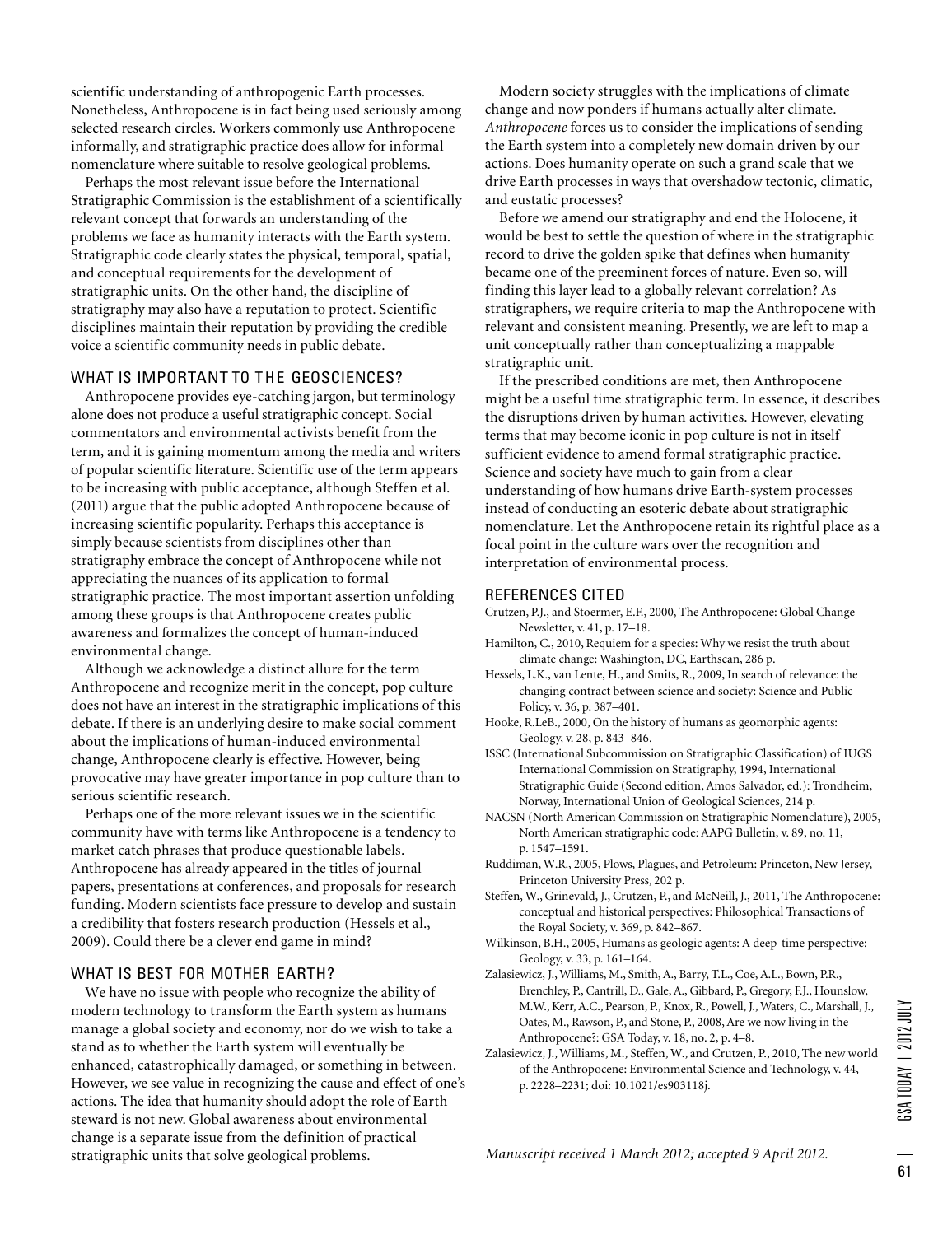### **COMMENTS AND REPLIES**

**Online:** *GSA Today***, Comments and Replies Published Online: October 2012**

## Comment

### Response to Autin and Holbrook on "Is the Anthropocene an issue of stratigraphy or pop culture?"

*Jan Zalasiewicz, University of Leicester, UK; Alejandro Cearreta, Universidad del País Vasco, Bilbao, Spain; Paul Crutzen, Max-Planck-Institute for Chemistry, Mainz, Germany; Erle Ellis, University of Maryland, Baltimore County, USA; Michael Ellis, British Geological Survey, Keyworth, Nottingham, UK; Jacques Grinevald, IHEID, Genève, Switzerland; John McNeill, Georgetown University, Washington, D.C., Clément Poirier, Université de La Rochelle, France; Simon Price, British Geological Survey, Keyworth, Nottingham, UK; Dan Richter, Duke University, North Carolina, USA; Mary Scholes, University of Witwatersrand, South Africa; Will Steffen, The Australian National University, Canberra, Australia; Davor Vidas, The Fridtjof Nansen Institute, Norway; Colin Waters, British Geological Survey, Keyworth, Nottingham, UK; Mark Williams, Dept. of Geology, University of Leicester, UK; and Alexander P. Wolfe, University of Alberta, Edmonton, Canada.*

### INTRODUCTION

We thank Whitney Autin and John Holbrook (2012) for their commentary on the Anthropocene concept. This term is under formal consideration by an International Commission on Stratigraphy working group (to which we belong), so critical analysis and comment is welcome and timely. We reply to clarify points raised and to encourage further discussion.

### THE SCALE AND SIGNIFICANCE OF THE ANTHROPOCENE

It seems clear to us that human impact is significant on a geological timescale. For instance  $(1)$  CO<sub>2</sub> (a key Earth-system driver) has reached levels not seen since Pliocene times; (2) perturbation of the nitrogen cycle may be the greatest since the Proterozoic (Canfield, 2011); (3) the currently elevated species extinction rate, if maintained, will lead to extinction on a "big-five" scale in a few centuries (Barnosky et al. 2011); (4) species invasion levels are unprecedented in Earth's history; and (5) the lithostratigraphic signal of urbanization, agriculture, and resource extraction is substantial and qualitatively unique in Earth's history, particularly in soils and deltaic/ coastal regions sensitive to sea level rise.

### RELEVANCE TO STRATIGRAPHIC PRACTICE

The Anthropocene needs consideration as both a time unit of geochronology *sensu stricto* (e.g., an Anthropocene Epoch) and a physical stratal record of chronostratigraphy ("time-rock"; i.e., an Anthropocene Series) with component lithostratigraphic, biostratigraphic, chemostratigraphic, and other units. An Anthropocene Series furthermore would comprise all deposits above its boundary, both anthropogenic and natural, including those (volcanic tuffs, desert sands) with no discernable human influence.

However, we do not believe that it is necessary to seek a "boundary stratigraphic marker" that reflects the time "since anthropogenic change began." The issue here is not the presence or absence of human traces in strata. It is whether Earth's stratigraphic record—and the processes that shape it—have changed sufficiently to make a new unit justifiable and useful and, if so, to seek the most effectively traceable boundary horizon for it.

We agree that selecting an effective boundary is not straightforward, with much anthropogenic change diachronous on a scale of centuries to millennia. However, there is potential for boundary selection, whether by Global Standard Stratigraphic Age (GSSA; numerical date) or Global Boundary Stratotype Section and Point (GSSP; "golden spike"). As an example, a putative ca. 1950 boundary would mark widespread expansion of "Artificial Ground" of geological maps (e.g. Price et al. 2011), the worldwide inclusion of measurable radionuclides from atmospheric tests into sediments, and marked shifts in nitrogen isotopes in lacustrine deposits (from global increase in fertilizer use: Holtgrieve et al. 2011).

Few of Earth's other stratigraphic boundaries represent neatly definable, synchronous changes that can be everywhere precisely located. Efforts to recognize an "Anthropocene Series" would prove useful to constraining rates and scales of anthropogenic change to the Earth system.

### IS THE ANTHROPOCENE POP CULTURE OR SCIENCE?

The concept has certainly gone beyond the confines of stratigraphic research. But much of the interest has been among the wider scientific community, because *Anthropocene* explicitly compares human perturbation of the Earth system (as observed) with ancient natural perturbations (as preserved via proxy evidence in rock strata), and it considers together and integrates diverse forms of environmental change. This has the novel (in stratigraphy) corollary that the wider scientific community should be considered in the formalization debate (Nature, 2011).

We regard broader popular interest as positive. The Anthropocene has provided a longer-term perspective of humanity's activities and brings stratigraphic principles and practice to a wider audience. Also, the phenomenon of contemporary global change—perhaps unlike the formal determination of past geological time units—potentially concerns everyone.

Autin and Holbrook question our "end game." This is simple. It is to more clearly understand the role of human action in shaping Earth processes on a long-term time scale and, more narrowly, to establish whether there is justification and utility in formalizing the Anthropocene within the Geological Time Scale: these two "end-games" are complementary, in that formal analysis of stratigraphic boundaries, far from being "esoteric," has led to increased understanding of the course and mechanism of fundamental Earth processes in deep time.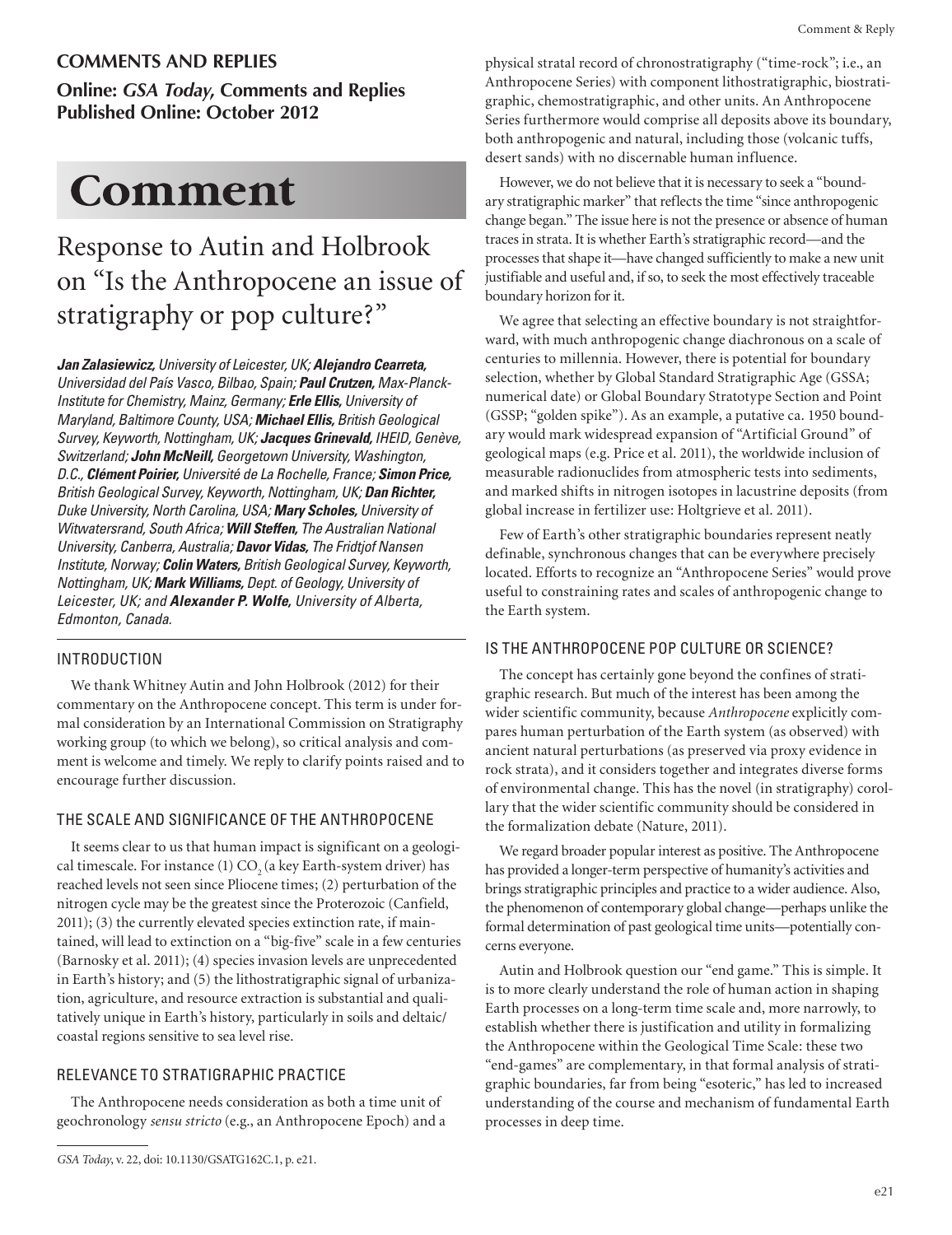Comment & Reply

We hope this helps answer the queries of Austin and Holbrook. We emphasize that the Anthropocene, as articulated by Crutzen (2002), is a new concept and its study, both in formal stratigraphy and more widely, is work in progress. Its potential utility and significance make sustained, thorough study worthwhile, and we welcome further discussion.

### REFERENCES CITED

Autin, W.J., and Holbrook, J.M., 2012, Is the Anthropocene an issue of stratigraphy or pop culture?: GSA Today, v. 22, no. 7, p. 60–61, doi: 10.1130/G153GW.1.

Barnosky, A.D., Matzke, N., Tomiya, S., Wogan, G.O.U., Swartz, B., Quental, T.B., Marshall, C., McGuire, J.L., Lindsey, E.L., Maguire, K.C., Mersey, B., and Ferrer, E.A., 2011, Has the Earth's sixth mass extinction already arrived?: Nature, v. 471, p. 51–57, http://www.nature.com/nature/journal/v471/ n7336/full/nature09678.html (last accessed 10 Sept. 2012).

Canfield, D.E., 2010, The evolution and future of Earth's nitrogen cycle: Science, v. 330, p. 192–196.

Crutzen, P.J., 2002, Geology of mankind: Nature, v. 415, p. 23.

- Holtgrieve, G.W., Schindler, D.E., Hobbs, W.O., Leavitt, P.R., Ward, E.J., Bunting, L., Chen, G., Finney, B.P., Gregory-Eaves, I., Holmgren, S., Lisac, M.J., Lisi, P.J., Nydick, K., Rogers, L.A., Saros, J.E., Selbie, D.T., Shapley, M.D., Walsh, P.B., and Wolfe, A.P., 2011, A coherent signature of anthropogenic nitrogen deposition to remote watersheds of the northern hemisphere: Science, v. 334, p. 1545–1548.
- Nature (editorial), 2011, The human epoch: Nature, v. 473, p. 254, http://www .nature.com/nature/journal/v473/n7347/full/473254a.html (last accessed 10 Sept. 2012).
- Price, S.J., Ford, J.R., Cooper, A.H., and Neal, C., 2011, Humans as major geological and geomorphological agents in the Anthropocene: The significance of artificial ground in Great Britain: Philosophical Transactions of the Royal Society, v. 369, A2011, p. 1056–1084.

*Manuscript received 22 July 2012; accepted 14 August 2012.*